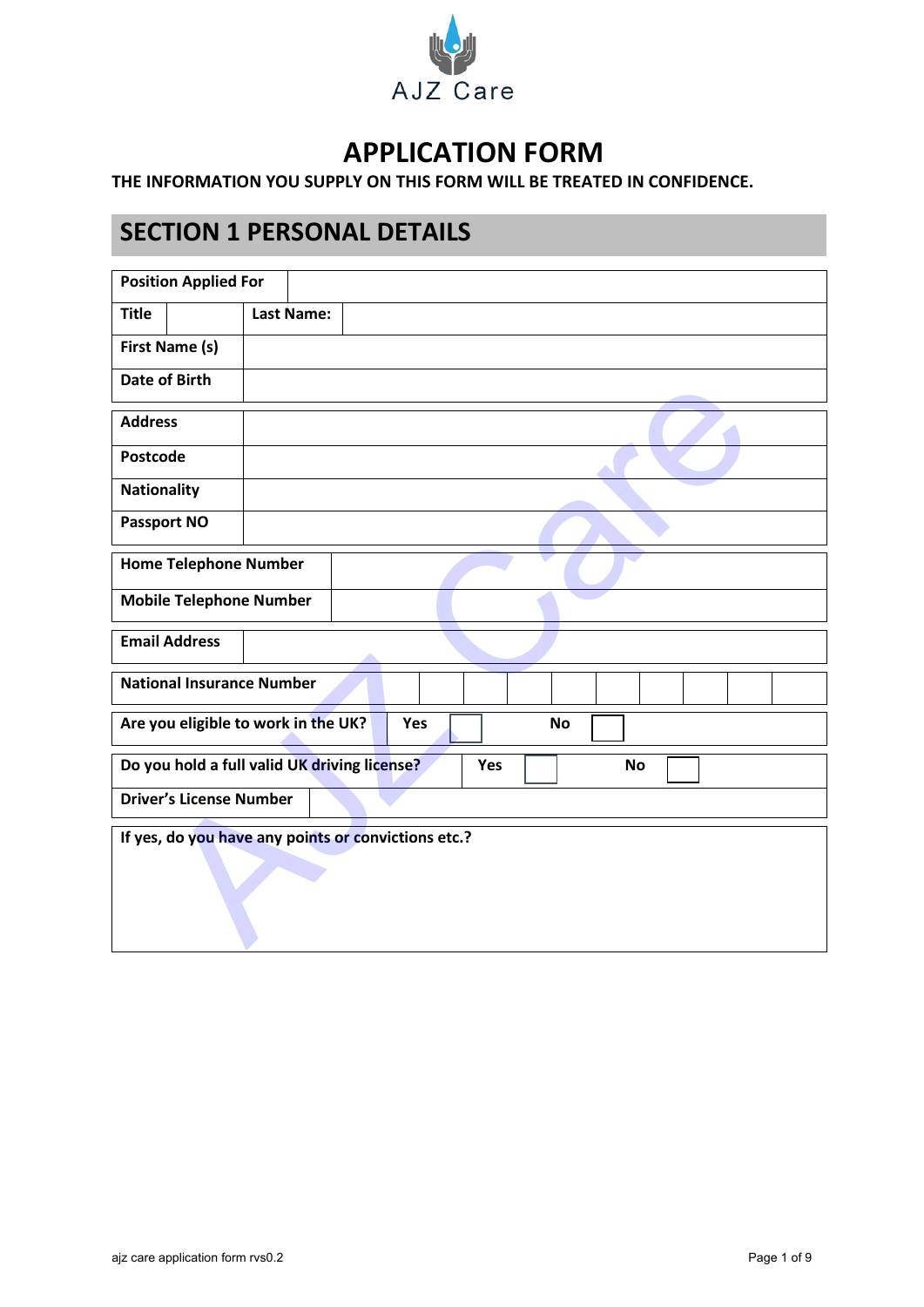

| <b>Training Record</b>                                             |                                      |
|--------------------------------------------------------------------|--------------------------------------|
| <b>Name of Training School</b>                                     | <b>Certificate Obtained and Date</b> |
|                                                                    |                                      |
|                                                                    |                                      |
|                                                                    |                                      |
|                                                                    |                                      |
|                                                                    |                                      |
|                                                                    |                                      |
|                                                                    |                                      |
|                                                                    |                                      |
|                                                                    |                                      |
|                                                                    |                                      |
|                                                                    |                                      |
|                                                                    |                                      |
|                                                                    |                                      |
|                                                                    |                                      |
|                                                                    |                                      |
|                                                                    |                                      |
| Please state current Salary Package including benefits & holidays: |                                      |
|                                                                    |                                      |
|                                                                    |                                      |
|                                                                    |                                      |
|                                                                    |                                      |
| <b>SECTION 2 REHABILITATION OF OFFENDERS ACT</b>                   |                                      |
| Have you ever been convicted of a criminal                         | Yes<br><b>No</b>                     |
| offense?                                                           |                                      |
| Have you any prosecutions pending?                                 | <b>Yes</b><br><b>No</b>              |
|                                                                    |                                      |
| If yes, please give details / dates of offense(s) and sentence:    |                                      |

# **SECTION 2 REHABILITATION OF OFFENDERS ACT**

| Have you ever been convicted of a criminal | <b>Yes</b> | No |
|--------------------------------------------|------------|----|
| offense?                                   |            |    |
| Have you any prosecutions pending?         | Yes        | No |
|                                            |            |    |

(This information will be disclosed by The Criminal Records Bureau check which will be required if successful. Please note a criminal record will not necessarily be a bar to employment)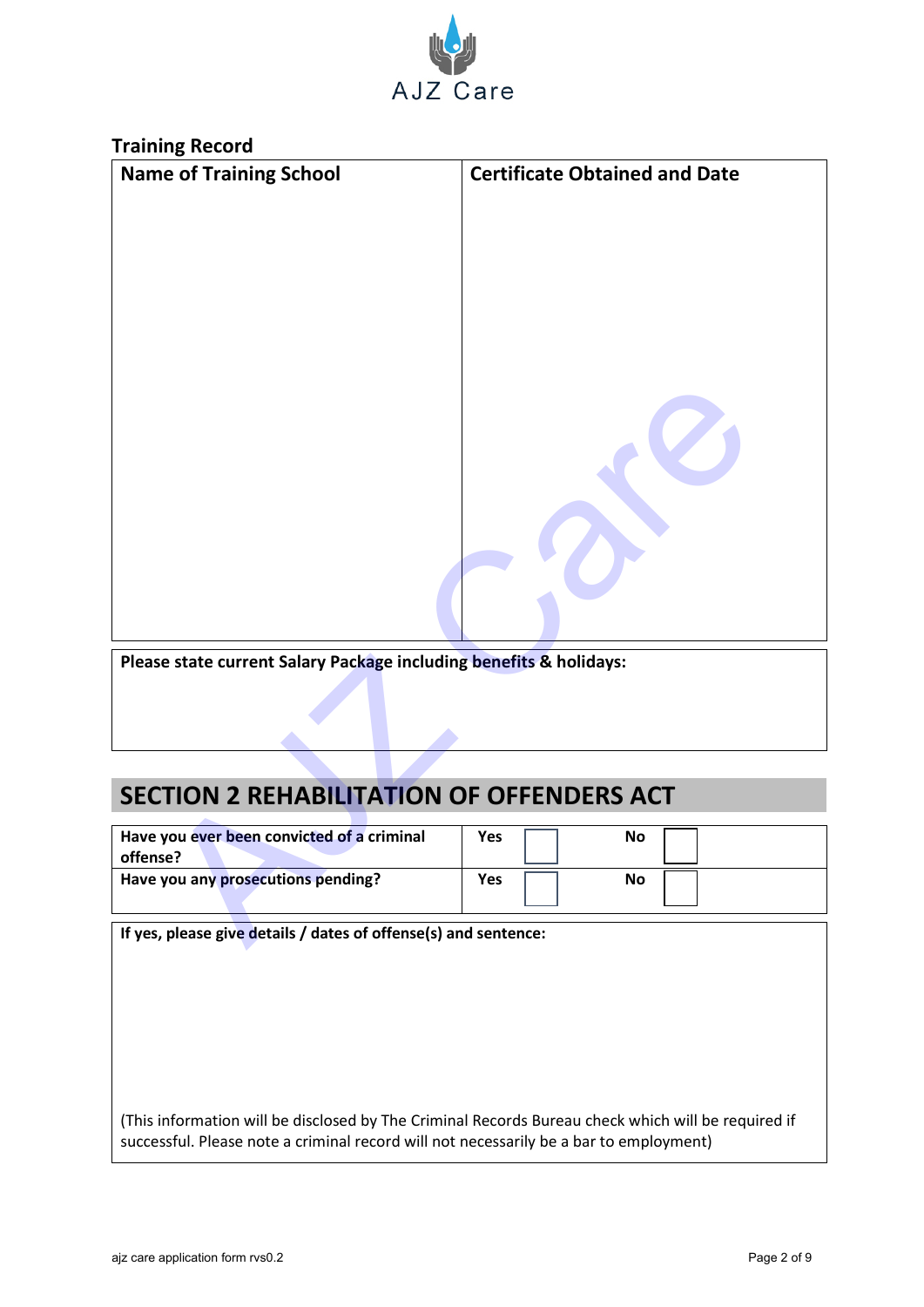

# **SECTION 3 HEALTH**

| Number of days absent in the last 2 years                  |     |    |
|------------------------------------------------------------|-----|----|
| Please state number of times in the last 2 years           |     |    |
| Are you registered disabled?                               | Yes | No |
| If yes, please provide your disability number and details: |     |    |

# **SECTION 4 EDUCATION**

|      |         | <b>SECTION 4 EDUCATION</b> |                                                     |
|------|---------|----------------------------|-----------------------------------------------------|
| Date | Date To | <b>Name of School</b>      | <b>Examinations taken and Qualifications gained</b> |
| From |         |                            |                                                     |
|      |         |                            | (Specify Grades)                                    |
|      |         |                            |                                                     |
|      |         |                            |                                                     |
|      |         |                            |                                                     |
|      |         |                            |                                                     |
|      |         |                            |                                                     |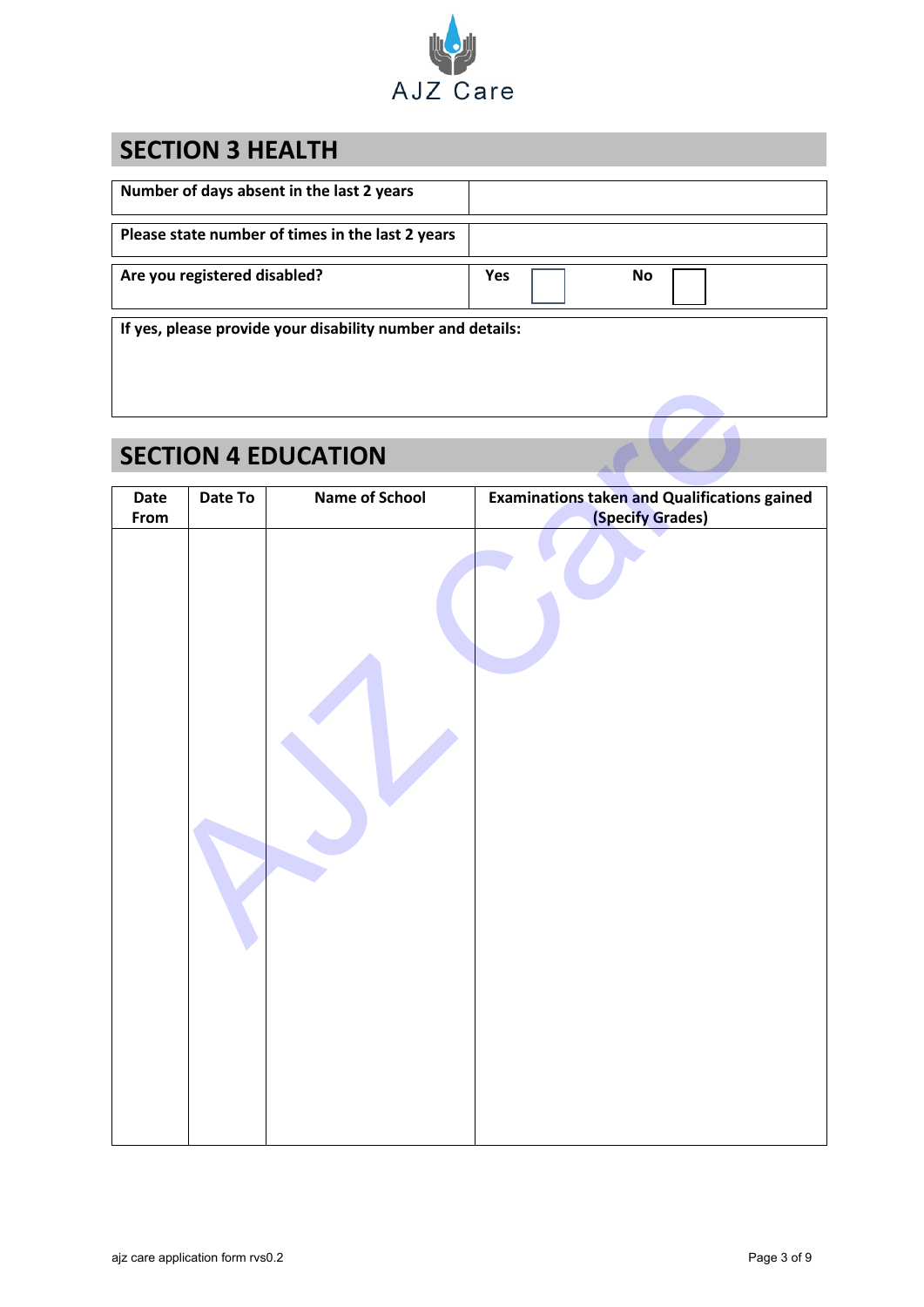

## **SECTION 5 EMPLOYMENT RECORD**

### **Please list chronologically, starting with current or last employer**

| Name and address of | - כי ס<br>Date | Date To | Job Title/Job                    | Salary and        |
|---------------------|----------------|---------|----------------------------------|-------------------|
| Employer            | From           |         | <b>Function/Responsibilities</b> | <b>Reason for</b> |
|                     |                |         |                                  | leaving           |
|                     |                |         |                                  |                   |
|                     |                |         |                                  |                   |

**Please continue on a separate page if required**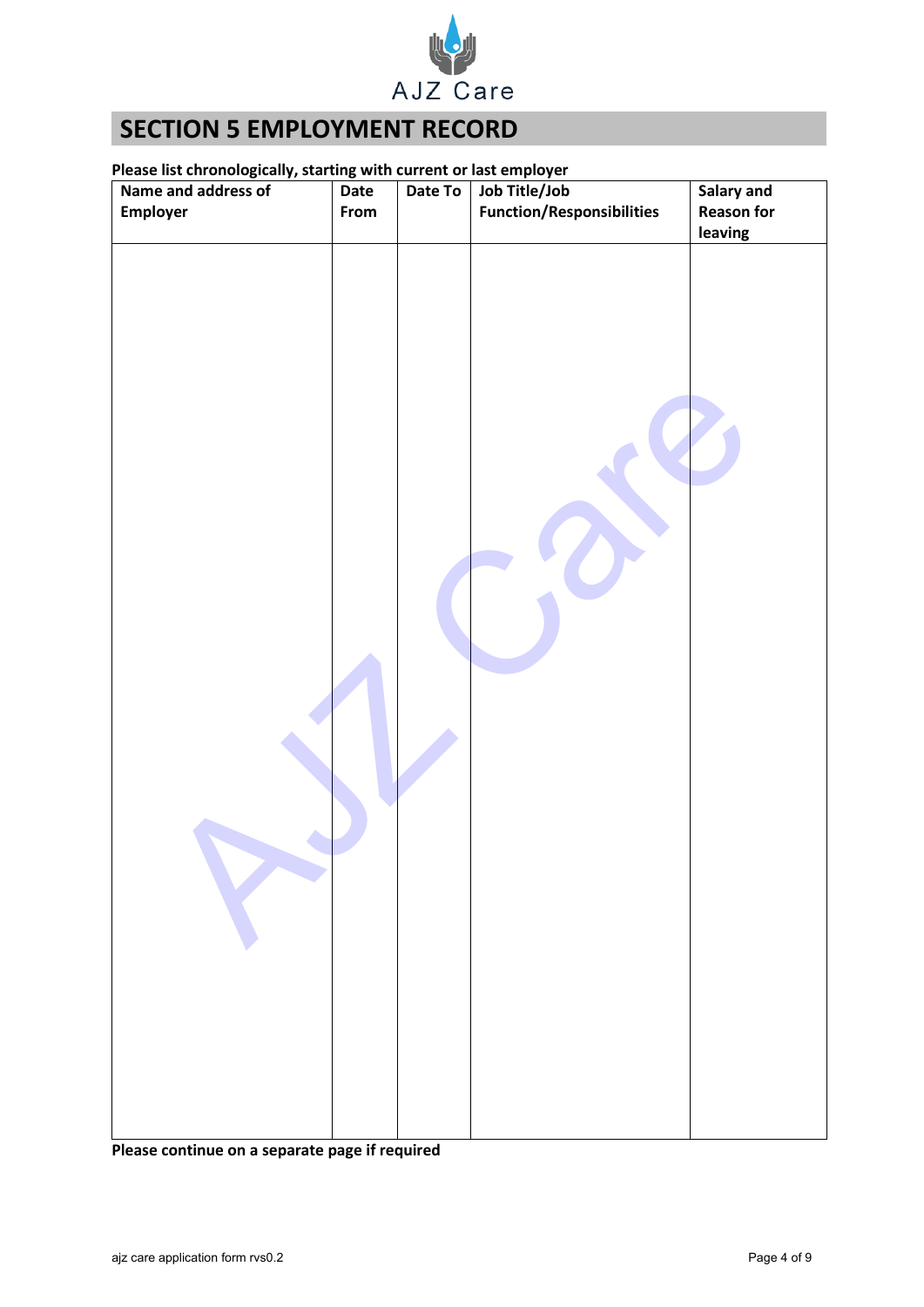

## **SECTION 6 PERSONAL ATTRIBUTES**

## **SECTION 7 REFERENCES**

| <b>SECTION 7 REFERENCES</b>                                                                                                                                           |                                               |  |  |  |
|-----------------------------------------------------------------------------------------------------------------------------------------------------------------------|-----------------------------------------------|--|--|--|
| Please give the names and addresses of your two most recent employers (if applicable). If you are<br>unable to do this, please clearly outline who your referees are. |                                               |  |  |  |
| Can we contact your current employer before an interview? Yes/No                                                                                                      |                                               |  |  |  |
| <b>REFERENCE 1</b>                                                                                                                                                    | <b>REFERENCE 2</b>                            |  |  |  |
| <b>Name</b>                                                                                                                                                           | <b>Name</b>                                   |  |  |  |
| <b>Their Position</b><br>(Job Title)                                                                                                                                  | <b>Their Position</b><br>(Job Title)          |  |  |  |
| <b>Work Relationship</b>                                                                                                                                              | <b>Work Relationship</b>                      |  |  |  |
| Organisation                                                                                                                                                          | Organisation                                  |  |  |  |
| <b>Dates</b><br><b>From</b><br>Τo<br><b>Employed</b>                                                                                                                  | From<br>To<br><b>Dates</b><br><b>Employed</b> |  |  |  |
| <b>Address</b>                                                                                                                                                        | <b>Address</b>                                |  |  |  |
| Postcode                                                                                                                                                              | Postcode                                      |  |  |  |
| <b>Telephone Number</b>                                                                                                                                               | <b>Telephone Number</b>                       |  |  |  |
| <b>Email</b>                                                                                                                                                          | Email                                         |  |  |  |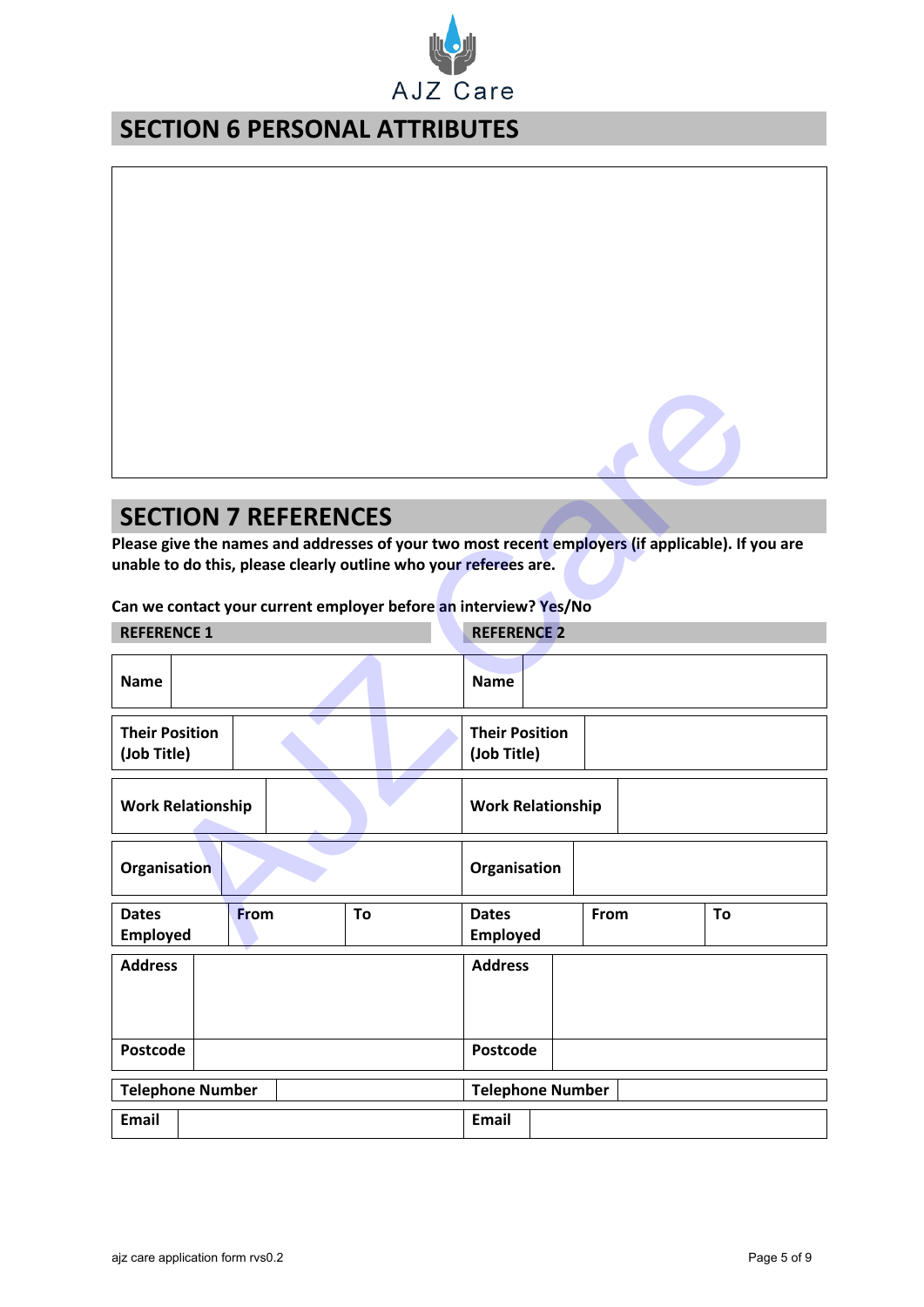

## **SECTION 8 DECLARATION**

I confirm that the information provided in this application (and within my Curriculum Vitae if applicable) is both truthful and accurate. I have omitted no facts that could affect my employment. I understand that any false misleading statements could place any subsequent employment in jeopardy. I understand that any employment entered into is subject to documentary evidence of my right to work in the UK and satisfactory references. I expressly consent to personal data contained within this form being recorded for the purposes of assessing suitability for the post and may form the basis of any subsequent personnel file.

| assessing suitability for the post and may form the basis of any subsequent                                                                                                                                                                                                                                            |                                                                                |
|------------------------------------------------------------------------------------------------------------------------------------------------------------------------------------------------------------------------------------------------------------------------------------------------------------------------|--------------------------------------------------------------------------------|
| personnel file.                                                                                                                                                                                                                                                                                                        |                                                                                |
| <b>Signed</b>                                                                                                                                                                                                                                                                                                          | <b>Date</b>                                                                    |
| AJ Zion Limited undertakes that it will treat any personal information that you<br>of the Data Protection Act 1998. After initial assessment, AJ Zion Limited may<br>keep your details on file pending suitable opportunities that may arise in the<br>future. Please tick if you do not wish us to hold your details. | provide to us, or that we obtain from you, in accordance with the requirements |

## **SECTION 9 RECRUITMENT MONITORING FORM**

**Application for the Post of** 

**This sheet will separate from your application from upon receipt and does not form part of the selection process. It will be retained by Human Resources purely for monitoring purposes.**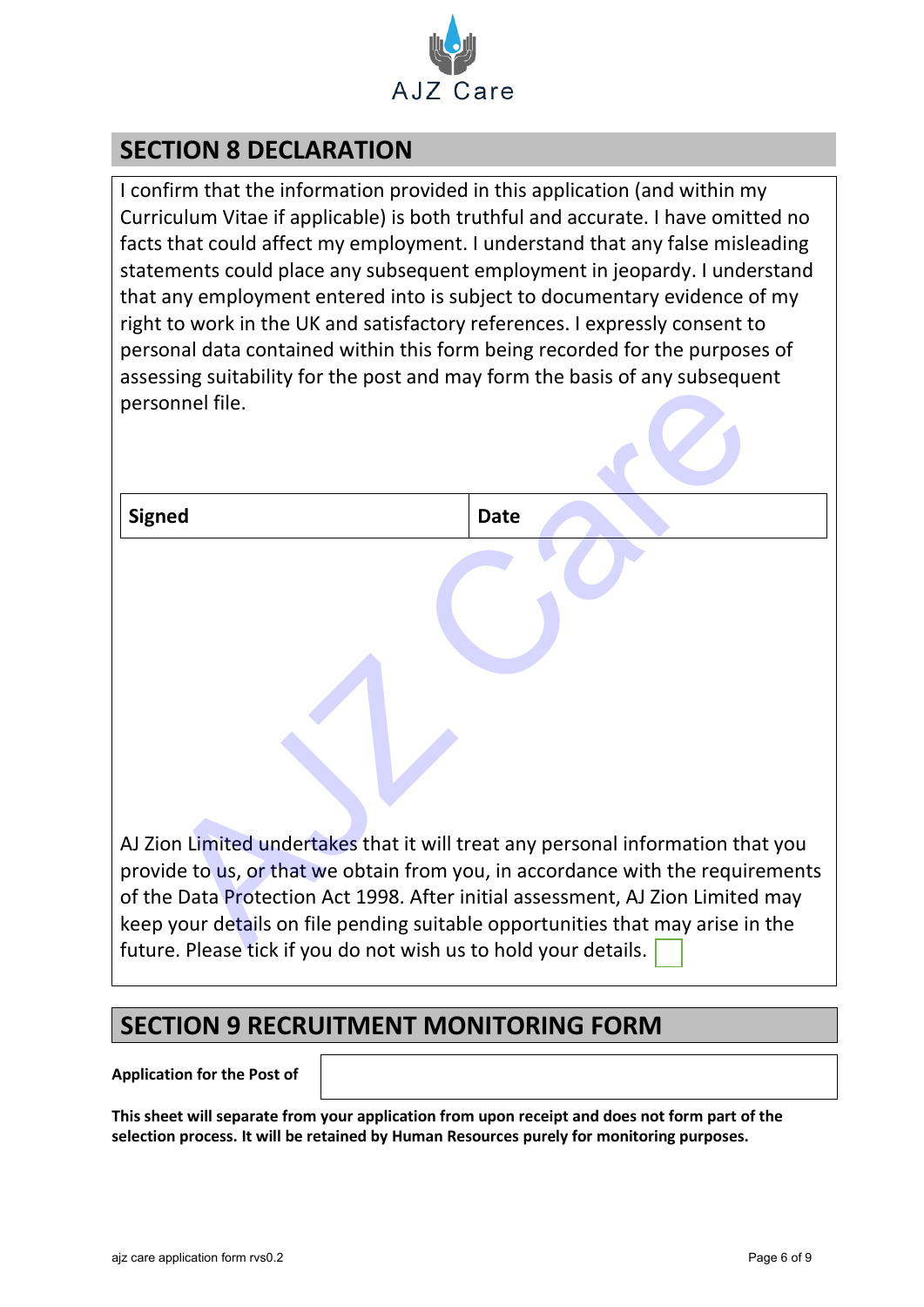

**To help us ensure that our Equal Opportunities Policy is fully and fairly implemented please COMPLETE THIS SECTION OF THE APPLICATION FORM.**

### **WHAT IS YOUR ETHNIC GROUP?**

**Choose ONE section from A to E, and then tick the appropriate box to indicate your cultural background.**

|               | A. WHITE                                                                                                                                                              | В.     | <b>BLACK OR BLACK BRITISH</b>                                                                                                   |  |
|---------------|-----------------------------------------------------------------------------------------------------------------------------------------------------------------------|--------|---------------------------------------------------------------------------------------------------------------------------------|--|
|               | <b>White UK</b>                                                                                                                                                       |        | <b>Black Caribbean</b>                                                                                                          |  |
|               | Irish                                                                                                                                                                 |        | <b>Black African</b>                                                                                                            |  |
|               | White non-UK<br>Any other white background<br>(please give details)                                                                                                   |        | Any other black background<br>(please give details)                                                                             |  |
|               | C. MIXED<br><b>White &amp; Black Caribbean</b><br><b>White &amp; Black African</b><br><b>White &amp; Asian</b><br>Any other mixed background<br>(please give details) |        | D. CHINESE OR OTHER ETHNIC GROUP<br><b>Chinese</b><br><b>Vietnamese</b><br>Any other ethnic background<br>(please give details) |  |
| E.            | <b>ASIAN OR ASIAN BRITISH</b><br>Indian<br><b>Pakistani</b><br><b>Bangladeshi</b><br>Any other Asian background<br>(please give details)                              | F.     | <b>I DO NOT WISH TO PROVIDE THIS</b><br><b>INFORMATION</b>                                                                      |  |
| <b>GENDER</b> |                                                                                                                                                                       |        |                                                                                                                                 |  |
| <b>Male</b>   |                                                                                                                                                                       | Female |                                                                                                                                 |  |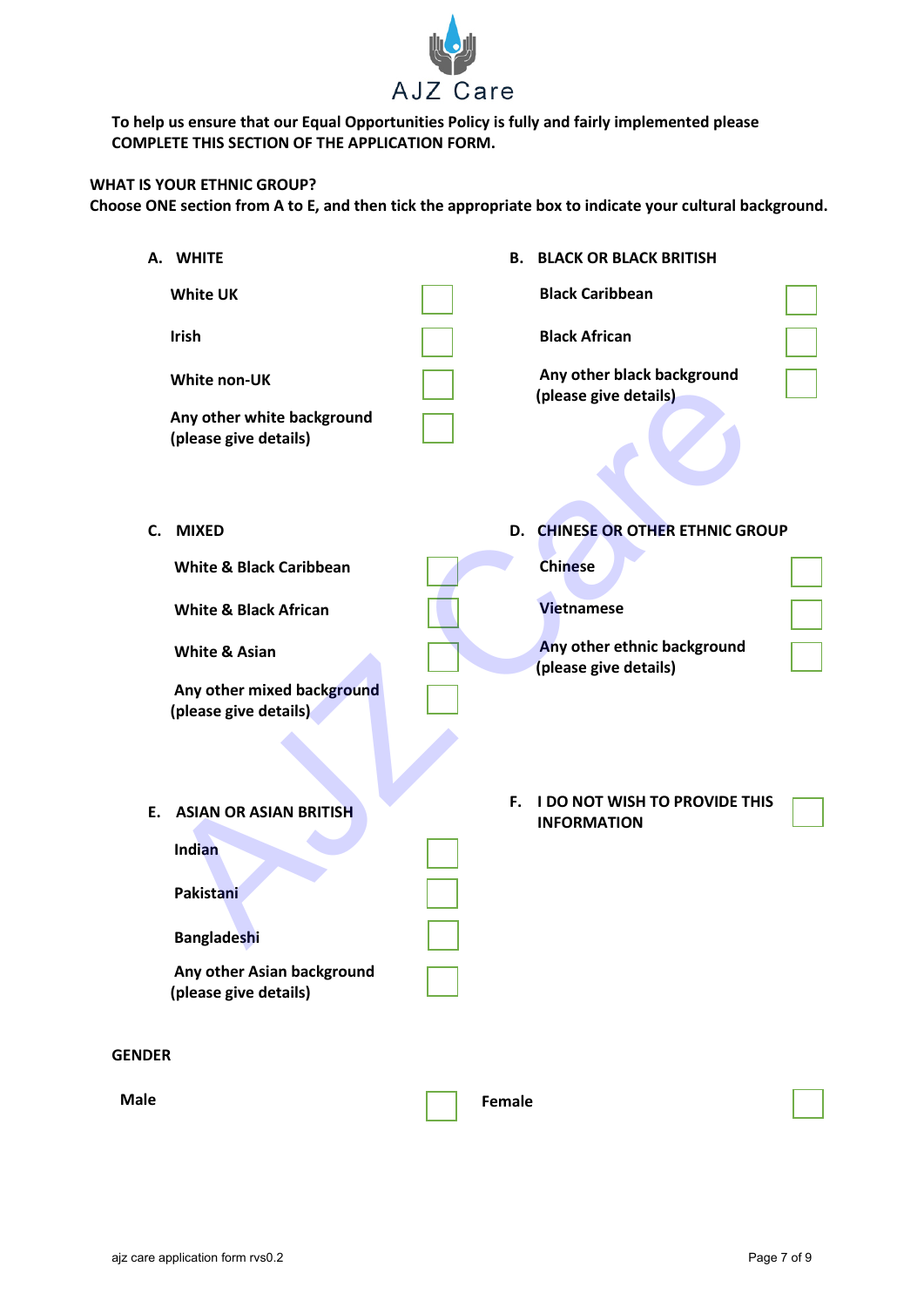

### **DISABILITY**

**Disability is defined as "physical or mental impairment, which has a substantial and long term adverse effect on a person's ability to carry out normal day to day activities".**

| Do you consider yourself disabled?                                                                                                                                                                              | Yes       | <b>No</b> |  |
|-----------------------------------------------------------------------------------------------------------------------------------------------------------------------------------------------------------------|-----------|-----------|--|
| If yes, please give details:                                                                                                                                                                                    |           |           |  |
|                                                                                                                                                                                                                 |           |           |  |
|                                                                                                                                                                                                                 |           |           |  |
| <b>AGE GROUP</b>                                                                                                                                                                                                |           |           |  |
| $16 - 25$                                                                                                                                                                                                       | $26 - 35$ | $36 - 45$ |  |
| $46 - 55$                                                                                                                                                                                                       | $56 - 65$ | $66 - 70$ |  |
| Over 70                                                                                                                                                                                                         |           |           |  |
| <b>MEDIA</b>                                                                                                                                                                                                    |           |           |  |
| Please state where you saw this post advertised                                                                                                                                                                 |           |           |  |
|                                                                                                                                                                                                                 |           |           |  |
|                                                                                                                                                                                                                 |           |           |  |
| <b>ASYLUM AND IMMIGRATION ACT 1996</b>                                                                                                                                                                          |           |           |  |
| It is now a requirement that before any offer of employment can be made, all candidates are to                                                                                                                  |           |           |  |
| provide confirmation of their eligibility to work in the UK. Please bring one of the following original<br>documents with you if invited to interview: a passport or an immigration and nationality directorate |           |           |  |
| application registration card which evidence the right to work in the UK or a UK residence permit                                                                                                               |           |           |  |

### **ASYLUM AND IMMIGRATION ACT 1996**

**It is now a requirement that before any offer of employment can be made, all candidates are to provide confirmation of their eligibility to work in the UK. Please bring one of the following original documents with you if invited to interview: a passport or an immigration and nationality directorate application registration card which evidence the right to work in the UK or a UK residence permit issued to an EEA national which confirms right of entry to or residence in the UK.**

### **AVAILABILITY**

**Please read this before you complete the Availability Form: Standard working requirements are five days each week plus alternative weekends. It is not a requirement that Care Workers should work more than one period per day but you are free to commit to as many as you would like to. Hours are not guaranteed and shift periods are for illustration only. Payment is made for 'contact time' only.**